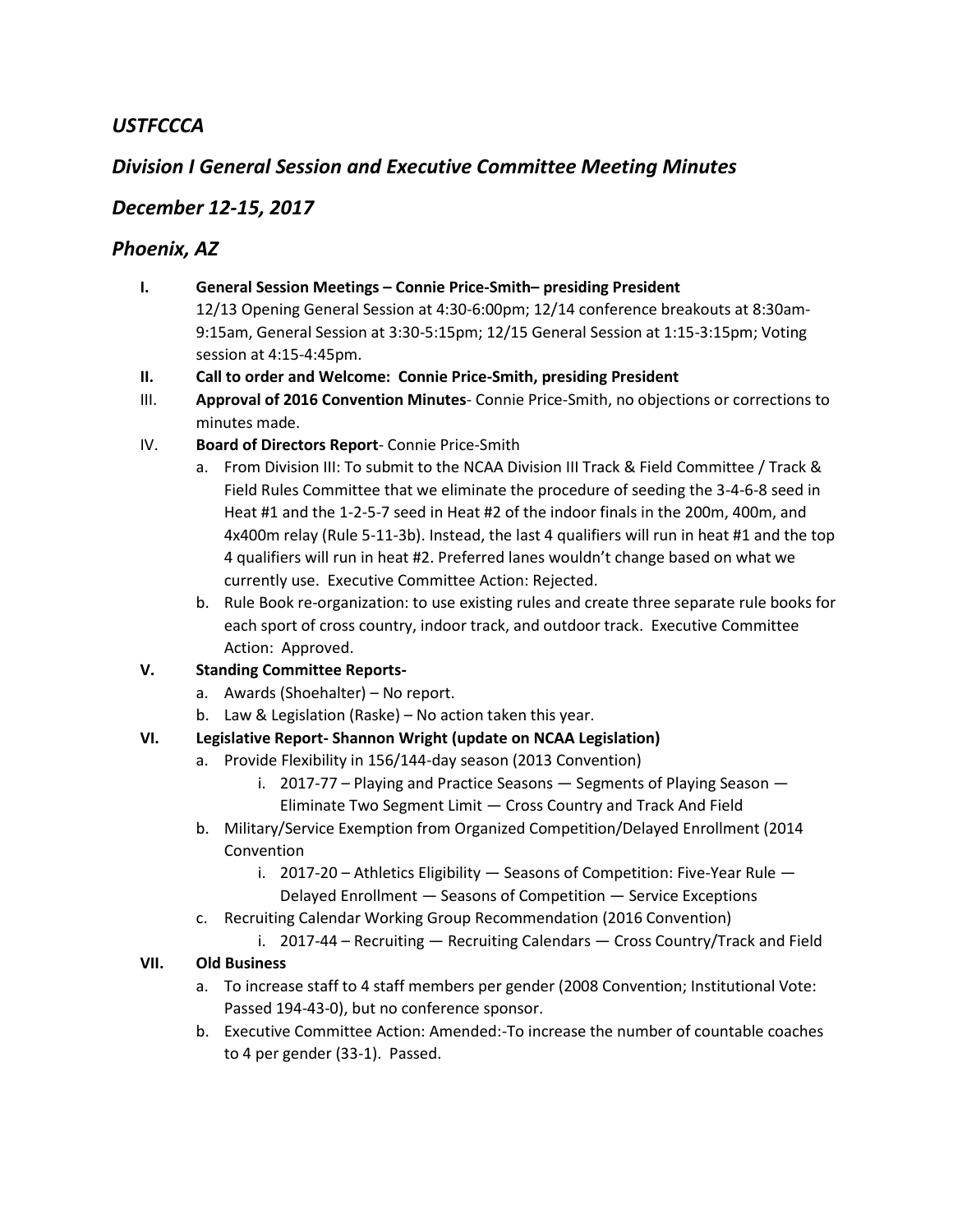#### **VIII. New Business- Submitted Proposals**

- a. Todd Lane- To eliminate second team All-American Award. Executive Committee Action: Rejected.
- b. Todd Lane- To eliminate "honorable mention" award status. Executive Committee Action: Rejected.
- c. Scott Hall- Impermissible run of jump approaches in opposite direction in warm up. Executive Committee Actions: Rejected. Motion from floor to move proposal forward to ballot for vote (Henry, seconded). Vote: 203-73-14. Passed.
- d. Doug Molnar- Permissible use of video in coaching box. Executive Committee Action: Rejected (12-18-1).
- e. Shantel Twiggs- Increase in non-athlete travel party to include at least the head coach and the event coach of each qualifying student-athlete. Executive Committee Action: Approved.
- f. Dennis Shaver- Require a Start Information System be used at the NCAA Indoor Championships, NCAA Preliminary Outdoor Championships and the NCAA Final Outdoor Championships. The starter, and/or an assigned recall starter, shall wear headphones in order to hear clearly any acoustical signal emitted when the System indicates a false start. The electronic sensors attached to each block will indicate the reaction and be produced on results. Executive Committee Action: Approved.
- g. Ben Paxton- Establish a Preliminary Championships Round as the initial segment of the NCAA Division I Indoor Men's and Women's Track & Field Championships. This proposal would closely follow the model of the Division I Outdoor Track & Field Championships format. Executive Committee Action: Approved (33-1).
- h. Wendy McFarlane- Increase single gender program's staff limit to four paid coaches for single gender track and field programs. Executive Committee Action: Approved.
- i. Chris Bucknam- To allow institutions the ability to add one graduate assistant coach for men's track and field/cross country and one graduate assistant coach for women's track and field/cross country. Executive Committee Action: Approved.
- j. Dennis Shaver- Amend Bylaw 11.01.6 "Coach, Volunteer" to specify that 1. Volunteer coaches may receive actual and necessary expenses to attend the convention of the national coaches association in the coach's sport, and 2. Volunteer coaches may receive actual and necessary expenses to attend a coaching and/or athletics administration career education program. Executive Committee Action: Approved.
- k. From NCAA Division II: To make a standard for indoor track sizes in the rulebook. Change Rule 1, Section 1, Article 2b to: "The standard indoor running track must be one of the following types: 200 meter flat, 200 meter banked or 300 meter flat." The last sentence under Rule 1 Section 1 Article 2b can then be removed: "The length of any indoor track constructed after January 2004 shall not exceed 300 meters." Executive Committee Action: Rejected.
- l. Beth Alford-Sullivan- Additional scholarships for the sport of men's and women's cross country. Maximum of 6 for women and 5 for men. Executive Committee Action: Approved (26-3). Motion from floor: to amend and eliminate wording "max of 6 for women and 5 for men" (Alford-Sullivan, seconded). Vote: 234-16-4. Passed.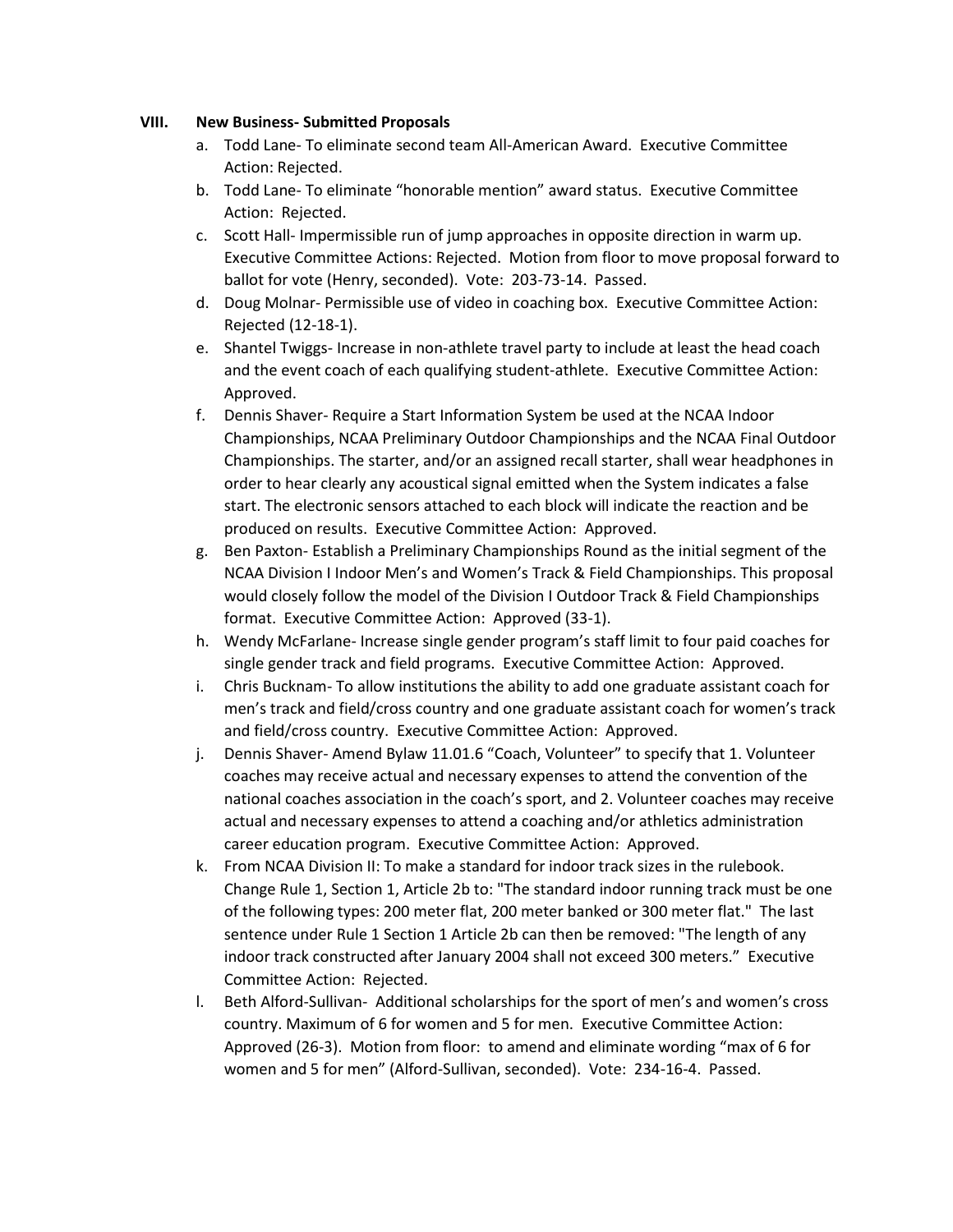- m. Mark VanAlstyne- Create an exception to 13.1.1.1 (Time Period for Off-Campus Contacts—General Rule) that would allow contact with Junior prospects at either their educational institution or after competitions: Exception—Cross Country/Track & Field. In Cross Country and Track & Field, off-campus recruiting contacts shall not be made with an individual (or his or her relatives or legal guardians) before September 1 at the beginning of his or her junior year in high school. Contacts that occur during a prospective student-athlete's junior year may occur only at the prospective studentathlete's educational institution or after competitions per 13.1.6.2 (no in-home visits). Executive Committee Action: Rejected (32-1). Motion from floor: to move proposal forward to ballot for vote. (Frye, seconded). Vote: 190-59-2. Passed.
- n. Taryn Sheehan- Set the initial date of telecommunications and off campus face to face contacts and evaluations for January 1st of a prospect's Junior year of high school. Executive Committee Action: Postponed.
- o. Dennis Shaver- To require athletes to use starting blocks at the NCAA Indoor Championships, NCAA Preliminary Round, and NCAA Outdoor Championships in the 60m, 100m, 200m, 400m, 60 Hurdles, 100 Hurdles, 110 Hurdles, 400 Hurdles, 4x100, and 4x400. Executive Committee Action: Approved.

### **IX. New Business- NCAA Proposed Legislation**

- a. 2017-33- Recruiting -- Official (Paid) Visit -- One Visit Limitation -- Additional Visit After Commitment And Departure Of Head Coach -- Sports Other Than Football. Executive Committee Action: In Favor (20-12-2).
- b. 2017-60 Playing And Practice Seasons -- Time Limits For Athletically Related Activities --Weekly Hour Limitations -- Outside The Playing Season -- Sports Other Than Basketball And Football. Executive Committee Action: In Favor.
- c. 2017-61 Playing And Practice Seasons -- Time Limits For Athletically Related Activities -- Weekly Hour Limitations - Outside The Playing Season -- Sports Other Than Football. Executive Committee Action: Against.
- d. 2017-108 Recruiting and Infractions Program -- Contacts and Evaluations -- Four-Year College Prospective Student-Athletes -- Notification of Transfer. Executive Committee Action: Against. Created a working group to establish talking points.
- e. 2017-119 Division Membership -- Minimum Contests Requirements for Sports Sponsorship -- Cross Country and Indoor and Outdoor Track And Field. Executive Committee Action: In Favor (28-5-1).
- f. 2017-120 Division Membership -- Scheduling Requirements -- Cross Country and Women's Indoor and Outdoor Track And Field. Executive Committee Action: In Favor (31-1-2).

### X. **New Business- NCAA Playing Rules Survey**

- a. Extend relay exchange zone to 30 meters to mirror IAAF. Executive Committee Action: Against (32-0-2).
- b. Expand the indoor curbing rule requiring all newly-constructed or resurfaced tracks to have a regulation curb in place to outdoor track & field. Executive Committee Action: In Favor.
- c. Responsibility for uniform rule. Executive Committee Position: Head Coach.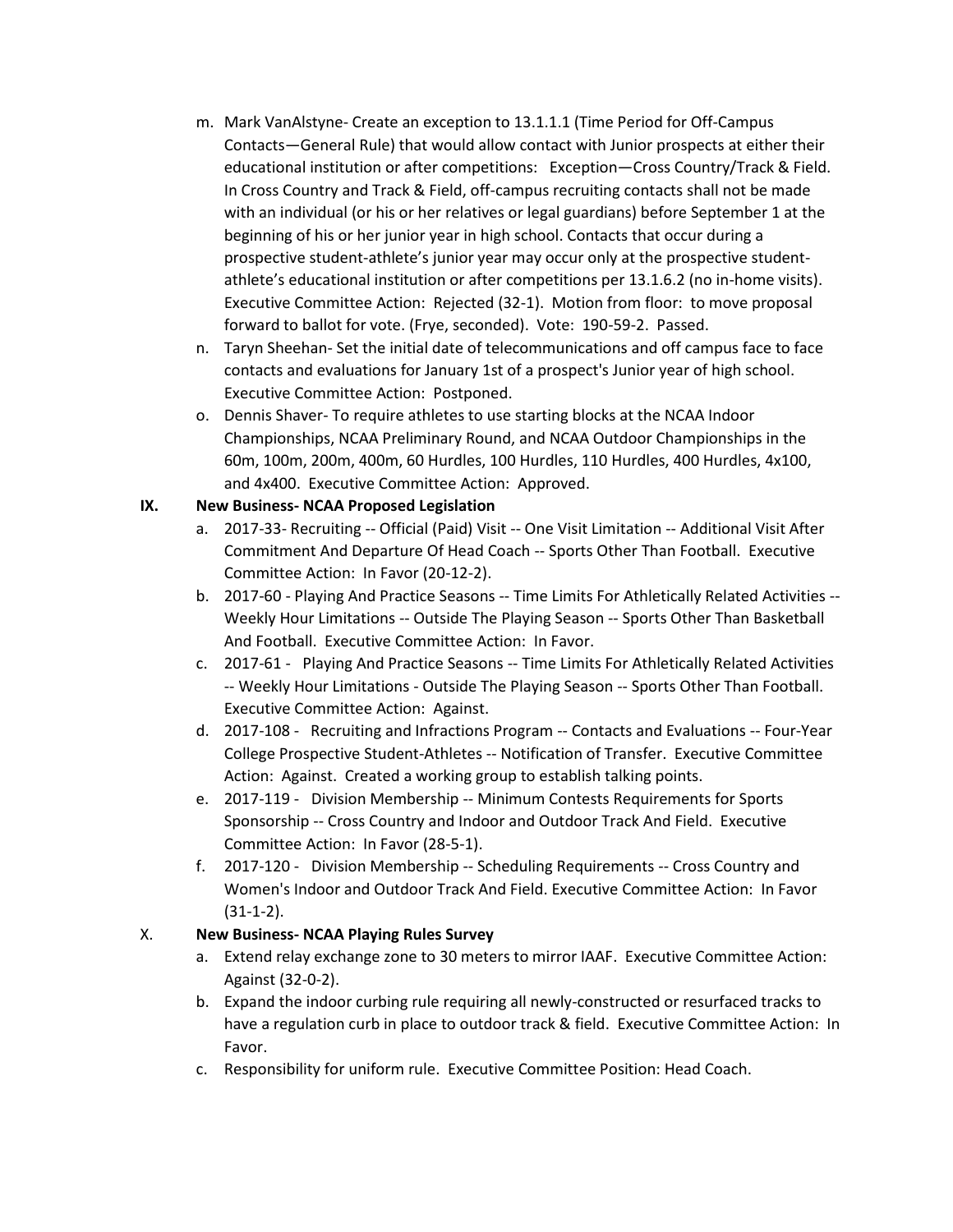- d. Penalty for non-compliant uniform rule. Executive Committee Position: Warning, Letter (34-0)
- e. Only competitors or coaches directly involved in the event allowed to protest. Executive Committee Position: Against (33-1-1).
- XI. **NCAA Sport Committee Report** Jeff Mlynski gave legislative update on championships eligibility, results reporting, waiver opportunity, and proposals in the 2017-2018 cycle.
- XII. **NCAA Rules Representatives** Mark Kostek/Dan Rose presented status of acceptable entries and rule 4-1.14.
- XIII. **NCAA Championships Hosts Report** University of Oregon presented the Outdoor NCAA. Texas A&M presented the Indoor NCAA host site details. Sacramento State for the West preliminary championships. No presentation for East preliminary championships.
- XIV. **Conference Breakout assignments presented.**
- XV. **Accusplit Relay Awards Presented by Accusplit.**
- XVI. **Other Business: Recognition of Past President Dennis Shaver.**
- XVII. **Voting Session with Results:**
	- a. Move forward with organization of the rule book by sport with the existing rules into separate books for Cross Country, Indoor Track & Field, and Outdoor Track & Field. *Vote: 298-12-3. APPROVED.*
	- b. Shantel Twiggs- Increase in non-athlete travel party to include at least the head coach and the event coach of each qualifying student-athlete. *Vote: 289-19-3. APPROVED.*
	- c. Dennis Shaver- Require a Start Information System be used at the NCAA Indoor Championships, NCAA Preliminary Outdoor Championships and the NCAA Final Outdoor Championships. The starter, and/or an assigned recall starter, shall wear headphones in order to hear clearly any acoustical signal emitted when the System indicates a false start. The electronic sensors attached to each block will indicate the reaction and be produced on results. *Vote: 269-61-8. APPROVED.*
	- d. Ben Paxton- Establish a Preliminary Championships Round as the initial segment of the NCAA Division I Indoor Men's and Women's Track & Field Championships. This proposal would closely follow the model of the Division I Outdoor Track & Field Championships format. *Vote: 160-152-4. APPROVED.*
	- e. To increase the number of countable coaches to 4 per gender. *Vote: 270-34-7. APPROVED.*
	- f. Wendy McFarlane- Increase single gender program's staff limit to four paid coaches for single gender track and field programs. *WITHDRAWN BY WENDY MCFARLANE.*
	- g. Chris Bucknam- To allow institutions the ability to add one graduate assistant coach for men's track and field/cross country and one graduate assistant coach for women's track and field/cross country. *WITHDRAWN BY CHRIS BUCKNAM.*
	- h. Dennis Shaver- Amend Bylaw 11.01.6 "Coach, Volunteer" to specify that 1. Volunteer coaches may receive actual and necessary expenses to attend the convention of the national coaches association in the coach's sport, and 2. Volunteer coaches may receive actual and necessary expenses to attend a coaching and/or athletics administration career education program*. Vote: 275-32-5. APPROVED.*
	- i. Beth Alford-Sullivan- Additional scholarships for the sport of men's and women's cross country. *Vote: 140-165-3. REJECTED.*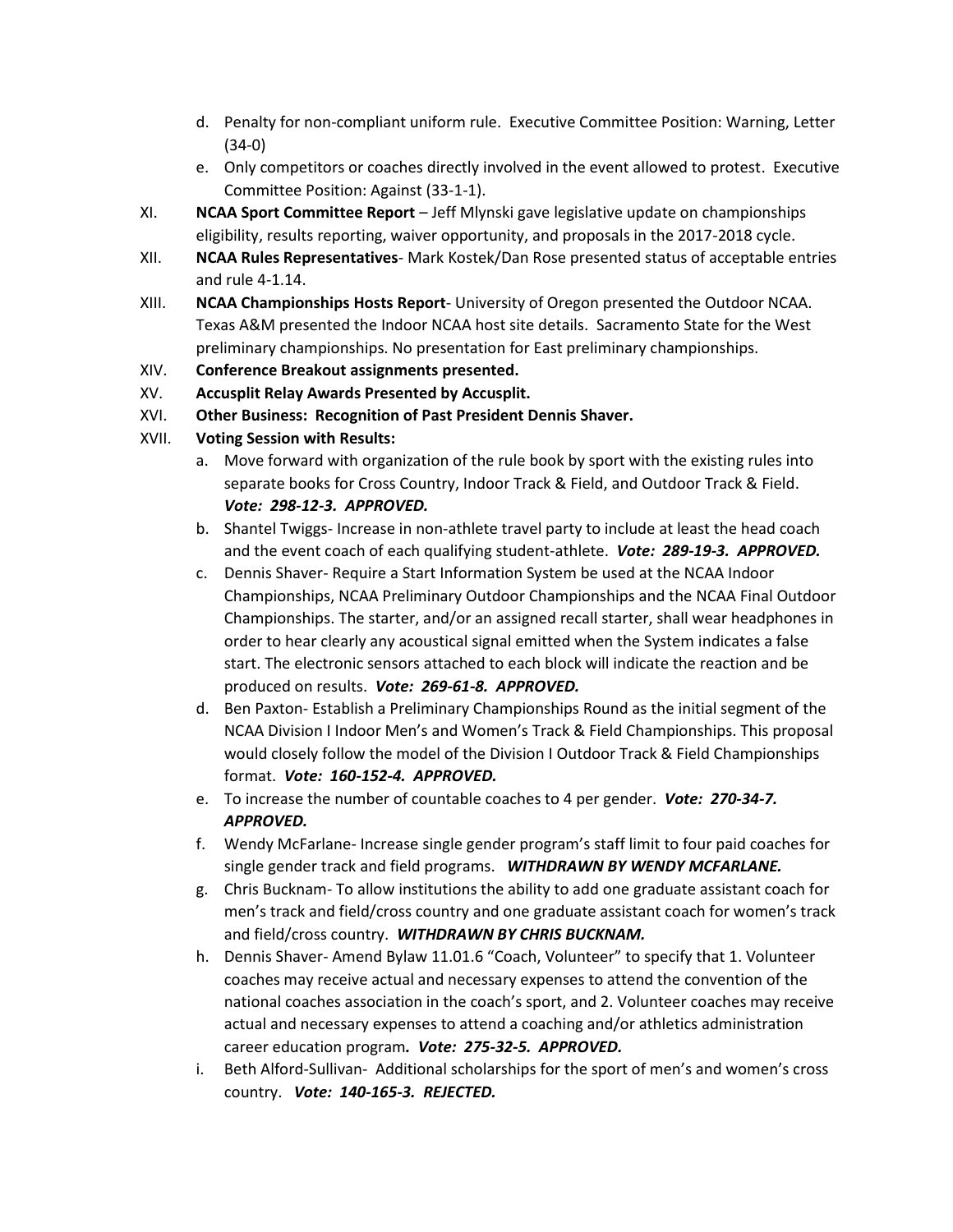- j. Mark VanAlstyne- Create an exception to 13.1.1.1 (Time Period for Off-Campus Contacts—General Rule) that would allow contact with Junior prospects at either their educational institution or after competitions: Exception—Cross Country/Track & Field. In Cross Country and Track & Field, off-campus recruiting contacts shall not be made with an individual (or his or her relatives or legal guardians) before September 1 at the beginning of his or her junior year in high school. Contacts that occur during a prospective student-athlete's junior year may occur only at the prospective studentathlete's educational institution or after competitions per 13.1.6.2 (no in-home visits). *Vote: 120-183-7. REJECTED.*
- k. Dennis Shaver- To require athletes to use starting blocks at the NCAA Indoor Championships, NCAA Preliminary Round, and NCAA Outdoor Championships in the 60m, 100m, 200m, 400m, 60 Hurdles, 100 Hurdles, 110 Hurdles, 400 Hurdles, 4x100, and 4x400*. Vote: 296-16-4. APPROVED.*

#### **NCAA Proposed Legislation**

- l. 2017-33- Recruiting -- Official (Paid) Visit -- One Visit Limitation -- Additional Visit After Commitment And Departure Of Head Coach -- Sports Other Than Football. *Vote: 228- 73-7. APPROVED.*
- m. 2017-60 Playing And Practice Seasons -- Time Limits For Athletically Related Activities -- Weekly Hour Limitations -- Outside The Playing Season -- Sports Other Than Basketball And Football. *Vote: 278-16-2. APPROVED.*
- n. 2017-61 Playing And Practice Seasons -- Time Limits For Athletically Related Activities -- Weekly Hour Limitations - Outside The Playing Season -- Sports Other Than Football. *Vote: 267-32-17. APPROVED.*
- o. 2017-108 Recruiting and Infractions Program -- Contacts and Evaluations -- Four-Year College Prospective Student-Athletes -- Notification of Transfer. *Vote: 42-244-10. REJECTED.*
- p. 2017-119 Division Membership -- Minimum Contests Requirements for Sports Sponsorship -- Cross Country and Indoor and Outdoor Track And Field. *Vote: 204-89-8. APPROVED.*
- q. 2017-120 Division Membership -- Scheduling Requirements -- Cross Country and Women's Indoor and Outdoor Track And Field. *Vote: 275-18-8. APPROVED.*

#### **NCAA Playing Rules Survey**

- r. Extend relay exchange zone to 30 meters to mirror IAAF. *Vote: 135-164-21. REJECTED.*
- s. Expand the indoor curbing rule requiring all newly-constructed or resurfaced tracks to have a regulation curb in place to outdoor track & field. *Vote: 255-36-12. APPROVED.*
- t. Responsibility for uniform rule. Vote: 198 Head Coach; 74 Competitor; 38 Abstained.
- u. Penalty for non-compliant uniform rule. *Vote: 226-51-28. APPROVED.*
- v. Only competitors or coaches directly involved in the event allowed to protest. *Vote: 82-204-4. REJECTED.*
- w. From NCAA Division II: To make a standard for indoor track sizes in the rulebook. Change Rule 1, Section 1, Article 2b to: "The standard indoor running track must be one of the following types: 200 meter flat, 200 meter banked or 300 meter flat." The last